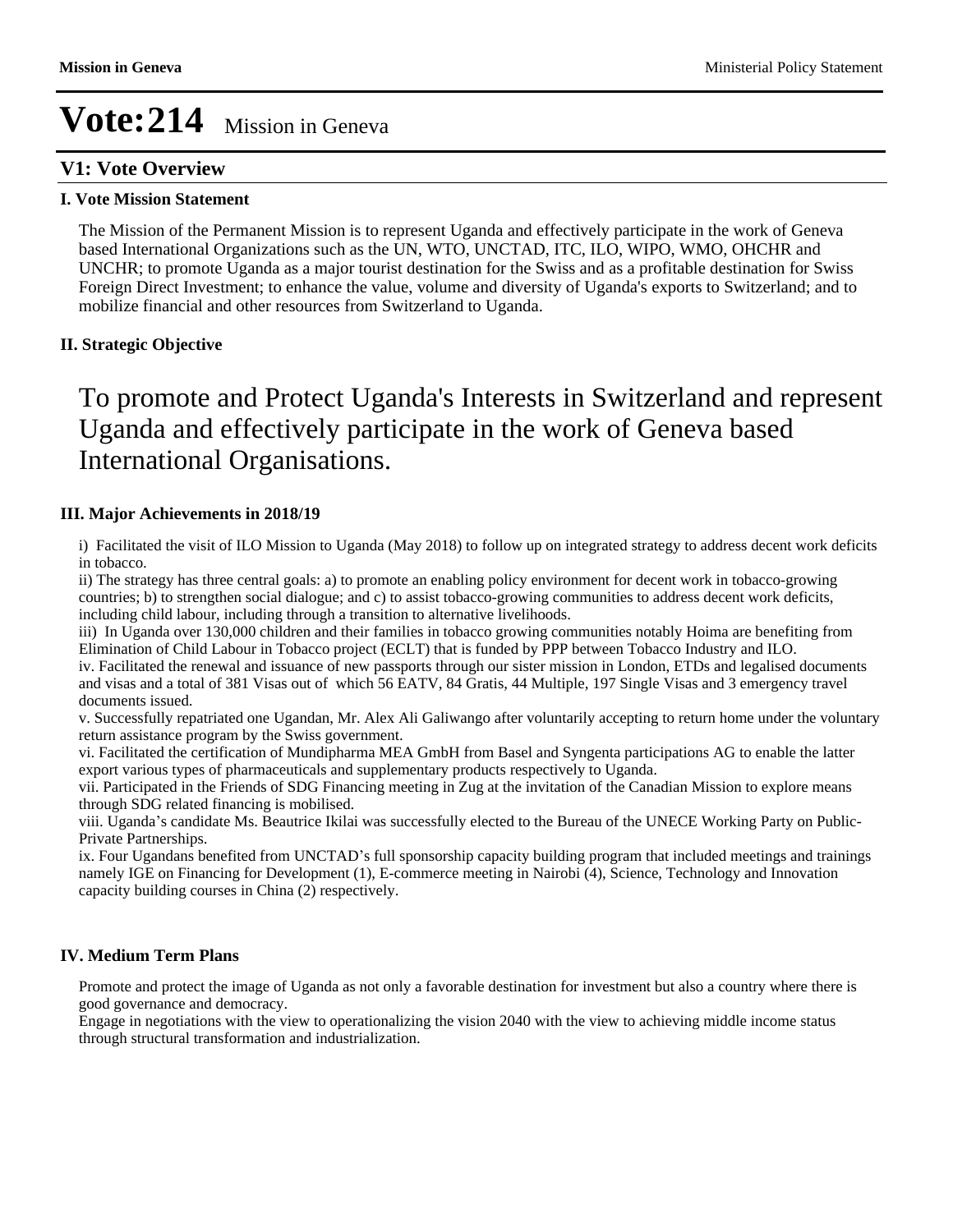# **V. Summary of Past Performance and Medium Term Budget Allocations**

**Table 5.1: Overview of Vote Expenditures (UShs Billion)**

|                                                      |                  |                    |               | 2018/19                                   |         | <b>MTEF Budget Projections</b> |         |         |         |
|------------------------------------------------------|------------------|--------------------|---------------|-------------------------------------------|---------|--------------------------------|---------|---------|---------|
|                                                      |                  | 2017/18<br>Outturn | <b>Budget</b> | <b>Approved Expenditure</b><br>by End Dec | 2019/20 | 2020/21                        | 2021/22 | 2022/23 | 2023/24 |
| <b>Recurrent</b>                                     | Wagel            | 1.345              | 1.345         | 0.673                                     | 1.450   | 1.450                          | 1.450   | 1.450   | 1.450   |
|                                                      | Non Wage         | 5.481              | 5.790         | 2.895                                     | 5.790   | 5.790                          | 5.790   | 5.790   | 5.790   |
| Devt.                                                | GoU              | 0.180              | 0.080         | 0.040                                     | 0.180   | 0.180                          | 0.180   | 0.180   | 0.180   |
|                                                      | Ext. Fin.        | 0.000              | 0.000         | 0.000                                     | 0.000   | 0.000                          | 0.000   | 0.000   | 0.000   |
|                                                      | <b>GoU</b> Total | 7.006              | 7.215         | 3.608                                     | 7.420   | 7.420                          | 7.420   | 7.420   | 7.420   |
| <b>Total GoU+Ext Fin (MTEF)</b>                      |                  | 7.006              | 7.215         | 3.608                                     | 7.420   | 7.420                          | 7.420   | 7.420   | 7.420   |
| Arrears                                              |                  | 0.000              | 0.000         | 0.000                                     | 0.000   | 0.000                          | 0.000   | 0.000   | 0.000   |
| <b>Total Budget</b>                                  |                  | 7.006              | 7.215         | 3.608                                     | 7.420   | 7.420                          | 7.420   | 7.420   | 7.420   |
| <b>A.I.A Total</b>                                   |                  | N/A                | N/A           | N/A                                       | N/A     | N/A                            | N/A     | N/A     | N/A     |
| <b>Grand Total</b>                                   |                  | 7.006              | 7.215         | 3.608                                     | 7.420   | 7.420                          | 7.420   | 7.420   | 7.420   |
| <b>Total Vote Budget</b><br><b>Excluding Arrears</b> |                  | 7.006              | 7.215         | 3.608                                     | 7.420   | 7.420                          | 7.420   | 7.420   | 7.420   |

# **VI. Budget By Economic Clasification**

#### **Table V6.1 2018/19 and 2019/20 Budget Allocations by Item**

|                                        | 2018/19 Approved Budget |          |            | 2019/20 Draft Estimates |       |          |            |              |
|----------------------------------------|-------------------------|----------|------------|-------------------------|-------|----------|------------|--------------|
| <b>Billion Uganda Shillings</b>        | GoU                     | Ext. Fin | <b>AIA</b> | <b>Total</b>            | GoU   | Ext. Fin | <b>AIA</b> | <b>Total</b> |
| <b>Output Class: Outputs Provided</b>  | 7.135                   | 0.000    | 0.000      | 7.135                   | 7.240 | 0.000    | 0.000      | 7.240        |
| 211 Wages and Salaries                 | 3.414                   | 0.000    | 0.000      | 3.414                   | 3.519 | 0.000    | 0.000      | 3.519        |
| 213 Other Employee Costs               | 0.333                   | 0.000    | 0.000      | 0.333                   | 0.413 | 0.000    | 0.000      | 0.413        |
| 221 General Expenses                   | 0.334                   | 0.000    | 0.000      | 0.334                   | 0.254 | 0.000    | 0.000      | 0.254        |
| 222 Communications                     | 0.086                   | 0.000    | 0.000      | 0.086                   | 0.086 | 0.000    | 0.000      | 0.086        |
| 223 Utility and Property Expenses      | 2.254                   | 0.000    | 0.000      | 2.254                   | 2.254 | 0.000    | 0.000      | 2.254        |
| 226 Insurances and Licenses            | 0.041                   | 0.000    | 0.000      | 0.041                   | 0.041 | 0.000    | 0.000      | 0.041        |
| 227 Travel and Transport               | 0.599                   | 0.000    | 0.000      | 0.599                   | 0.599 | 0.000    | 0.000      | 0.599        |
| 228 Maintenance                        | 0.075                   | 0.000    | 0.000      | 0.075                   | 0.075 | 0.000    | 0.000      | 0.075        |
| <b>Output Class: Capital Purchases</b> | 0.080                   | 0.000    | 0.000      | 0.080                   | 0.180 | 0.000    | 0.000      | 0.180        |
| 312 FIXED ASSETS                       | 0.080                   | 0.000    | 0.000      | 0.080                   | 0.180 | 0.000    | 0.000      | 0.180        |
| <b>Grand Total:</b>                    | 7.215                   | 0.000    | 0.000      | 7.215                   | 7.420 | 0.000    | 0.000      | 7.420        |
| <b>Total excluding Arrears</b>         | 7.215                   | 0.000    | 0.000      | 7.215                   | 7.420 | 0.000    | 0.000      | 7.420        |

### **VII. Budget By Programme And Subprogramme**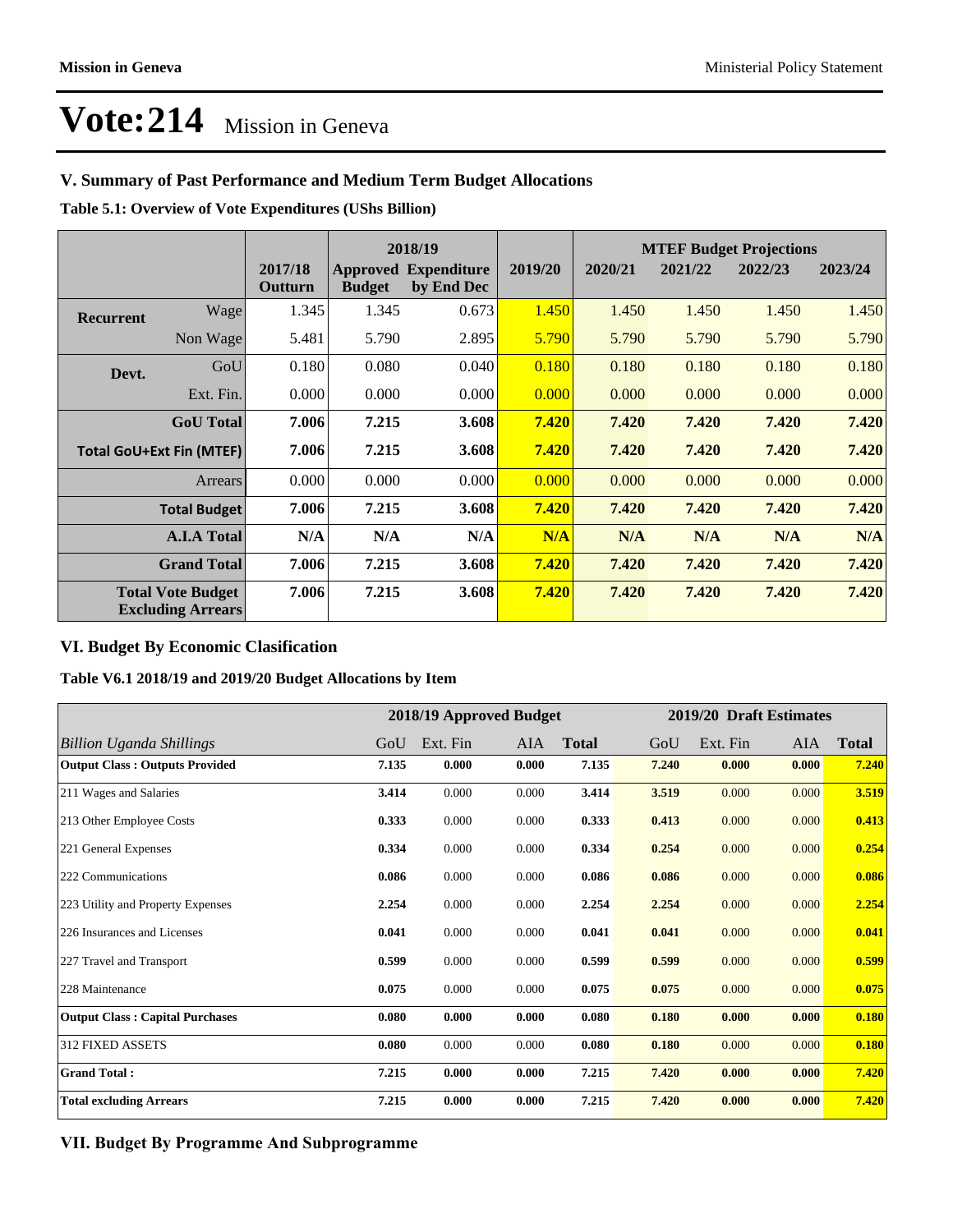| Billion Uganda shillings             |                                     | FY 2018/19                |                                   |                                             | <b>Medium Term Projections</b> |         |         |         |
|--------------------------------------|-------------------------------------|---------------------------|-----------------------------------|---------------------------------------------|--------------------------------|---------|---------|---------|
|                                      | <b>FY 2017/18</b><br><b>Outturn</b> | Approved<br><b>Budget</b> | <b>Spent By</b><br><b>End Dec</b> | 2019-20<br><b>Proposed</b><br><b>Budget</b> | 2020-21                        | 2021-22 | 2022-23 | 2023-24 |
| <b>52 Overseas Mission Services</b>  | 7.006                               | 7.215                     | 3.608                             | 7.420                                       | 7.420                          | 7.420   | 7.420   | 7.420   |
| 01 Headquarters Geneva               | 6.826                               | 7.135                     | 3.568                             | 7.240                                       | 7.240                          | 7.240   | 7.240   | 7.240   |
| 0973 Strengthening Mission in Geneva | 0.180                               | 0.080                     | 0.040                             | 0.180                                       | 0.180                          | 0.180   | 0.180   | 0.180   |
| <b>Total for the Vote</b>            | 7.006                               | 7.215                     | 3.608                             | 7.420                                       | 7.420                          | 7.420   | 7.420   | 7.420   |
| <b>Total Excluding Arrears</b>       | 7.006                               | 7.215                     | 3.608                             | 7.420                                       | 7.420                          | 7.420   | 7.420   | 7.420   |

# **Table V7.1: Past Expenditure Outturns and Medium Term Projections by Programme and SubProgramme**

### **VIII. Programme Performance and Medium Term Plans**

### **Table V8.1: Programme Outcome and Outcome Indicators ( Only applicable for FY 2019/20)**

| <b>Programme:</b>                                              | 52 Overseas Mission Services                                                                                                                                                                                                                                                                                                                                                                                                                                                                                                       |                                                                                                    |  |         |         |         |  |  |
|----------------------------------------------------------------|------------------------------------------------------------------------------------------------------------------------------------------------------------------------------------------------------------------------------------------------------------------------------------------------------------------------------------------------------------------------------------------------------------------------------------------------------------------------------------------------------------------------------------|----------------------------------------------------------------------------------------------------|--|---------|---------|---------|--|--|
| <b>Programme Objective</b>                                     | Promotion and strengthen of diplomatic relations with Switzerland, United Nations and International<br>Organisations, Promotion of Regional and International Peace and Security, Promotion of Economic and<br>Commercial Diplomacy (Attraction of Investment, Trade, Tourism and Technology transfer) Engagement<br>of the Diaspora for Development, Promotion of International Law and Human Rights, Mobilization of<br>resources for Development, Institutional Capacity building, Provision of Consular and protocol services. |                                                                                                    |  |         |         |         |  |  |
| <b>Responsible Officer:</b>                                    | Accounting Officer; Mr. Mwanika Brian Phenox                                                                                                                                                                                                                                                                                                                                                                                                                                                                                       |                                                                                                    |  |         |         |         |  |  |
|                                                                | <b>Programme Outcome:</b> Enhanced national security development, the country's image abroad and wellbeing of Ugandans                                                                                                                                                                                                                                                                                                                                                                                                             |                                                                                                    |  |         |         |         |  |  |
| <b>Sector Outcomes contributed to by the Programme Outcome</b> |                                                                                                                                                                                                                                                                                                                                                                                                                                                                                                                                    |                                                                                                    |  |         |         |         |  |  |
| 1. Improved regional and International Relations               |                                                                                                                                                                                                                                                                                                                                                                                                                                                                                                                                    |                                                                                                    |  |         |         |         |  |  |
|                                                                | <b>Performance Targets</b>                                                                                                                                                                                                                                                                                                                                                                                                                                                                                                         |                                                                                                    |  |         |         |         |  |  |
| <b>Outcome Indicators</b>                                      |                                                                                                                                                                                                                                                                                                                                                                                                                                                                                                                                    |                                                                                                    |  | 2019/20 | 2020/21 | 2021/22 |  |  |
|                                                                |                                                                                                                                                                                                                                                                                                                                                                                                                                                                                                                                    | Projectio<br>Projectio<br><b>Baseline</b><br><b>Target</b><br><b>Base year</b><br>$\mathbf n$<br>n |  |         |         |         |  |  |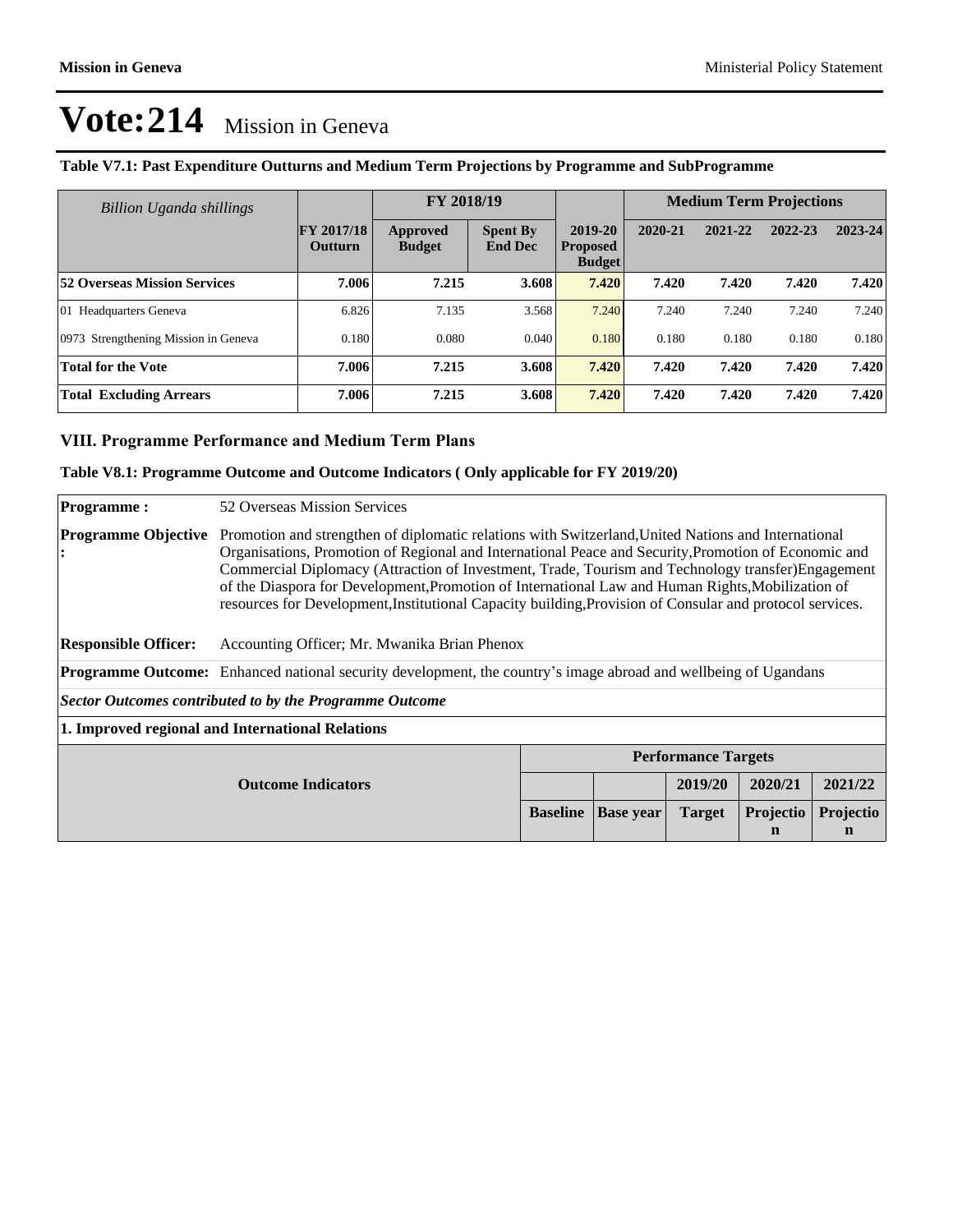| • Number of cooperation frameworks negotiated, and concluded      | $\overline{8}$                                                                                                                                                               | 8                               | 8                                             |
|-------------------------------------------------------------------|------------------------------------------------------------------------------------------------------------------------------------------------------------------------------|---------------------------------|-----------------------------------------------|
| • Rating of Uganda's image abroad                                 | Number of<br>tourists<br>attracted<br>$(1500)$ and<br>reports on<br>the status of<br>trade<br>negotiations<br>providing<br>policy<br>recommenda<br>tions<br>forwarded<br>(4) | tourists<br>attracted<br>(1800) | Number of 2000 tourists<br>to be<br>attracted |
| • Percentage change of foreign exchange inflows                   | 17%                                                                                                                                                                          | 20%                             | 20%                                           |
| <b>SubProgramme: 01 Headquarters Geneva</b>                       |                                                                                                                                                                              |                                 |                                               |
| <b>Output: 01 Cooperation frameworks</b>                          |                                                                                                                                                                              |                                 |                                               |
| No. of Multilateral cooperation frameworks negotiated or signed   | 40                                                                                                                                                                           | 40                              | 40                                            |
| <b>Output: 02 Consulars services</b>                              |                                                                                                                                                                              |                                 |                                               |
| No. of official visits facilitated                                | 25                                                                                                                                                                           | 25                              | 25                                            |
| Number of Visas issued to foreigners travelling to Uganda.        | <b>1050</b>                                                                                                                                                                  | 1050                            | 1050                                          |
| Output: 04 Promotion of trade, tourism, education, and investment |                                                                                                                                                                              |                                 |                                               |
| No. of foreign Tourism promotion engagements.                     | 22                                                                                                                                                                           | 24                              | 25                                            |
| No. of export markets accessed.                                   | 15                                                                                                                                                                           | 15                              | 15                                            |

### **IX. Major Capital Investments And Changes In Resource Allocation**

#### **Table 9.1: Major Capital Investment (Capital Purchases outputs over 0.5Billion)**

N/A

### **X. Vote Challenges and Plans To Improve Performance**

#### **Vote Challenges**

Challenges in coordination resulting in delayed responses to communications on technical issues which hinders effective participation of Uganda in the different committees.

Arrears in payment of membership fees that has resulted in Uganda being placed under administrative measures with effect that Uganda delegates cannot be nominated to preside over WTO bodies where we could be more influential and naming and shaming at General Council Meetings disparaging and ruining the image of Uganda and in addition hindering Uganda's effective participation in different bodies especially in the Committee on Budget, Finance and Administration

#### **Plans to improve Vote Performance**

Plan to continue to engage with stakeholder to ensure that feedback is received in time. Engaging with Stakeholders such as Finance and Ministry of trade and MoFA to ensure settlement of arrears

### **XI Off Budget Support**